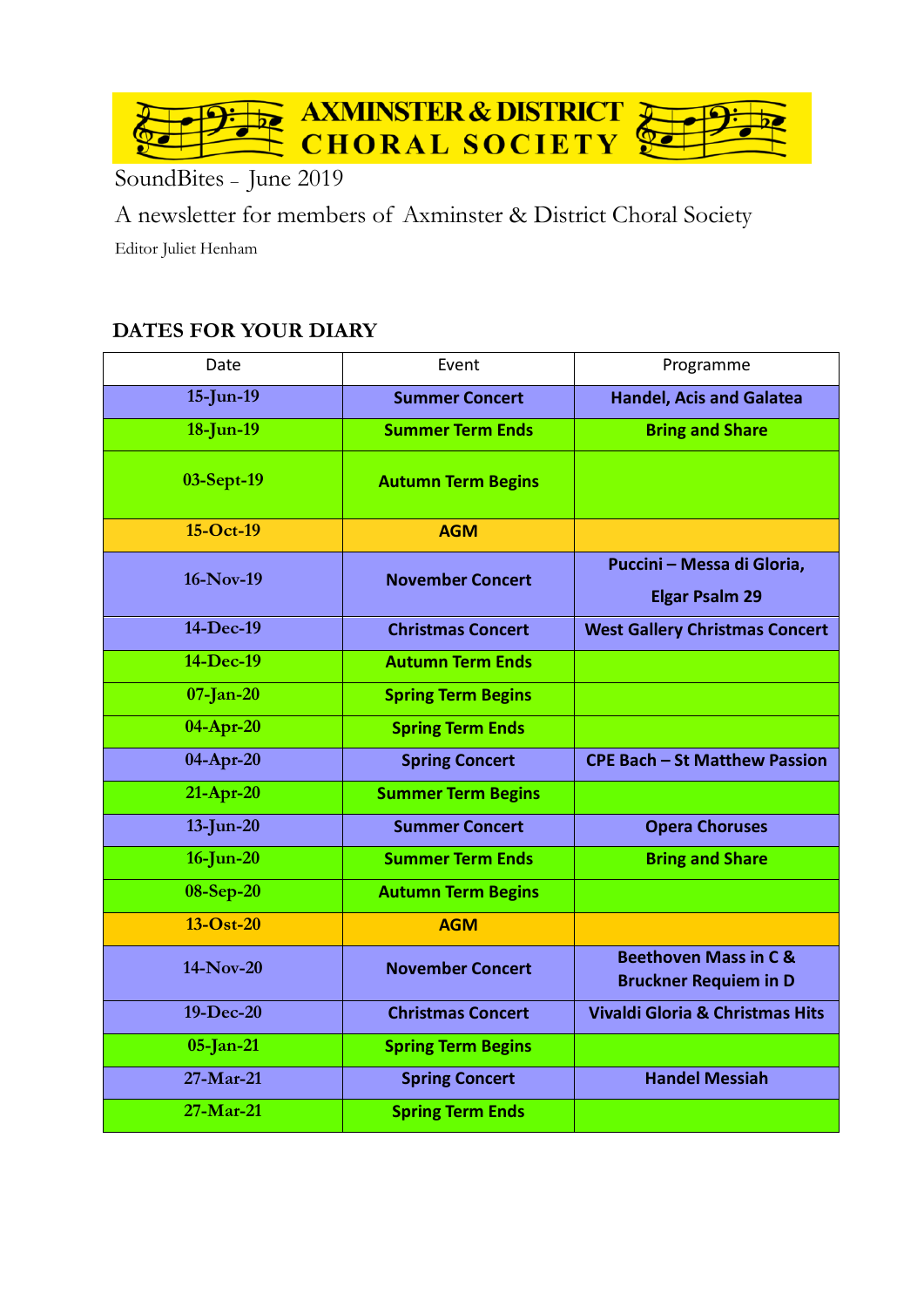## **Chairman's Column** **Our repertoire**

Each year in early spring the committee holds a repertoire meeting with the two Peters and your voice reps to decide future works to sing. We think we have an exciting programme which you will approve with enthusiasm. We have to plan two years ahead to make sure we can afford the orchestras and soloists and can borrow the scores from music libraries – and Elizabeth has done her research and thinks we can. So here is the list:-

| Year | Concert   | Date        | Programme                                            |
|------|-----------|-------------|------------------------------------------------------|
| 2019 | November  |             | Puccini - Messa di<br>Gloria, Elgar Psalm 29         |
| 2019 | Christmas |             | West Gallery<br>Christmas Concert                    |
| 2020 | Spring    |             | $CPE$ Bach $-$ St<br>Matthew Passion                 |
| 2020 | Summer    |             | Opera Choruses                                       |
| 2020 | November  | $14-N0v-20$ | Beeethoven Mass in C<br>& Bruckner Requiem<br>in $D$ |
| 2020 | Christmas | 19-Dec-20   | Vivaldi Gloria &<br>Christmas Hits                   |
| 2021 | Spring    | $27-Mar-21$ | Handel Messiah                                       |

There are a number of features of this programme that need a comment. The Christmas concert this year will be in the style of a West Gallery Choir event  $-a$ novel experience for some of us. More details below.

Peter (L-C) thinks that our CPE Bach's St Matthew Passion concert could be the first time it will have been performed in the UK. CPE plagiarises quite a lot from his Dad's work so you may well recognise quite a few choruses!

Rather than sing the Messiah in a "Come and Sing" event we will endeavour to put on a high-quality performance in the Spring concert of 2021 with orchestra and soloists.

We hope you like the choices.

# **Publicity**

Please think about how you might be able to help with publicity and take on part or all of Brian McConkey's role.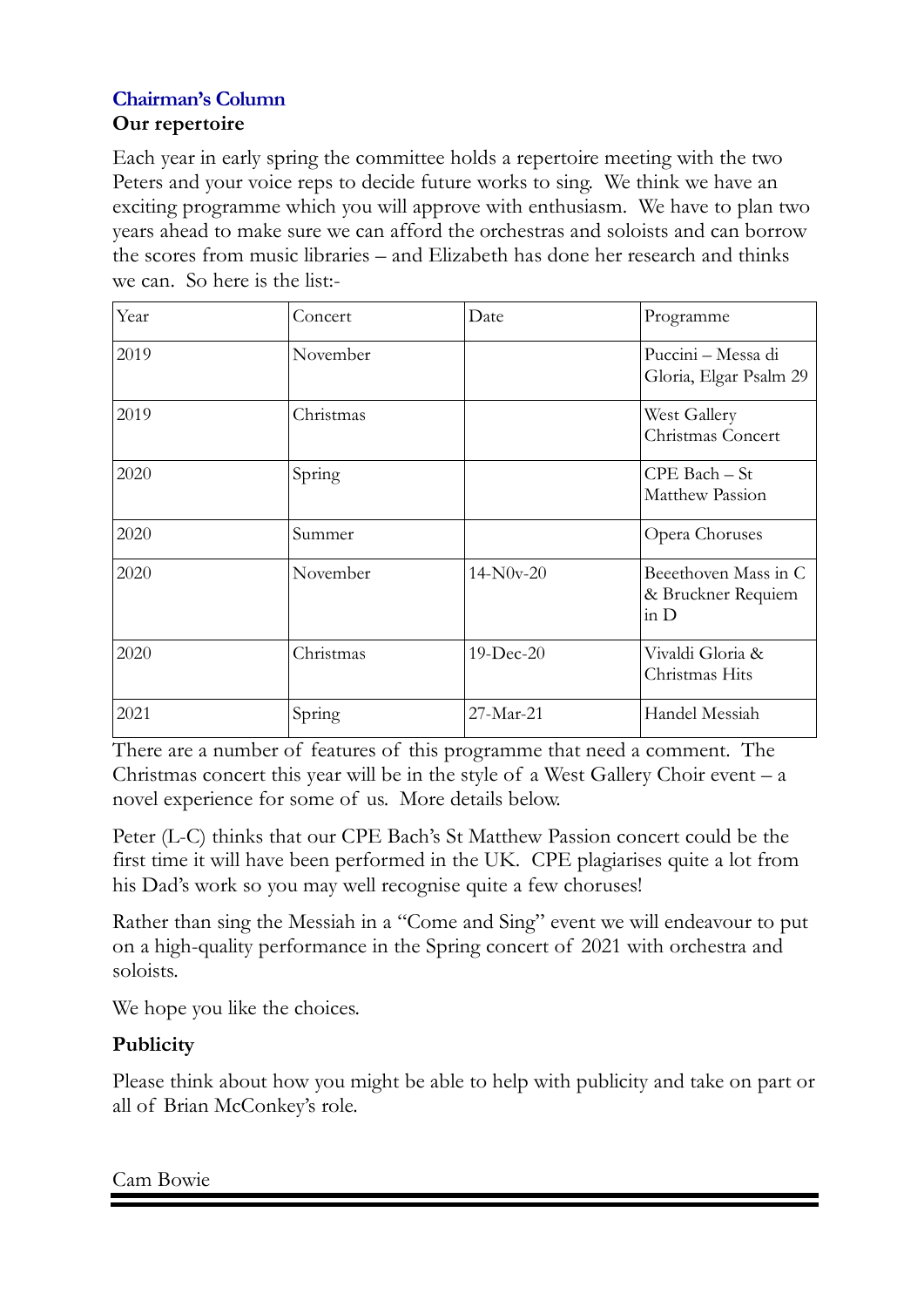## **From the Librarian**

#### **Returning your Acis and Galatea score**

Please return your score at the end of the concert, or at the end of term Bring and Share on Tuesday June18th. If you have any problems please let me know – 01404 43805 or ejtwining@gmail.com.

#### **Autumn term music**

I expect to have scores for autumn term music (Puccini Messa di Gloria and Elgar Psalm 29) to give out on June 18<sup>th</sup>. We will be having an introduction to them before we start eating. Copies will also be available when rehearsals restart in September. If you want to use or buy your own copies, the Puccini is the Mills Music 1952 edition. Later printings have the imprint Belwin or Belwin Mills but should otherwise be the same. For the Elgar I expect to have the old Novello edition as edited by Elgar, not the Bruce Wood edition of 2004. You may like to wait and borrow copies before you order so you can check you have the right ones.

#### **Thank you**

Many thanks to all those who volunteer to help with rubbing out the orchestral parts. I couldn't cope without you.

Have a good summer

Elizabeth Twining

## Rehearsal CDs

Over the past years I have made copies of rehearsal CDs for most of the major pieces that we have performed. These have emphasised the different voice parts while still leaving the others in the background. Unfortunately this service has now stopped as the CD copying machine died just before Easter and has been consigned to Silicon Heaven.

The files I put onto CDs all came from the Internet, and below I have listed the main sites where these can be found. MP3 files will play on many CD players and other devices. MIDI format files may need to be converted and I have given details of how to get a simple conversion app.

If you need any help, get hold of me at rehearsal!

| http://www.cyberbass.com/          | $Listener - no download$         |
|------------------------------------|----------------------------------|
| http://www.learnchoralmusic.co.uk/ | <b>MIDI</b> files                |
| http://www.choralia.net/hn03mp3/   | MP3                              |
| http://www1.cpdl.org/wiki/         | various formats                  |
| https://johnfletchermusic.org/     | Generally MP3 and MIDI. Requires |
| registration                       |                                  |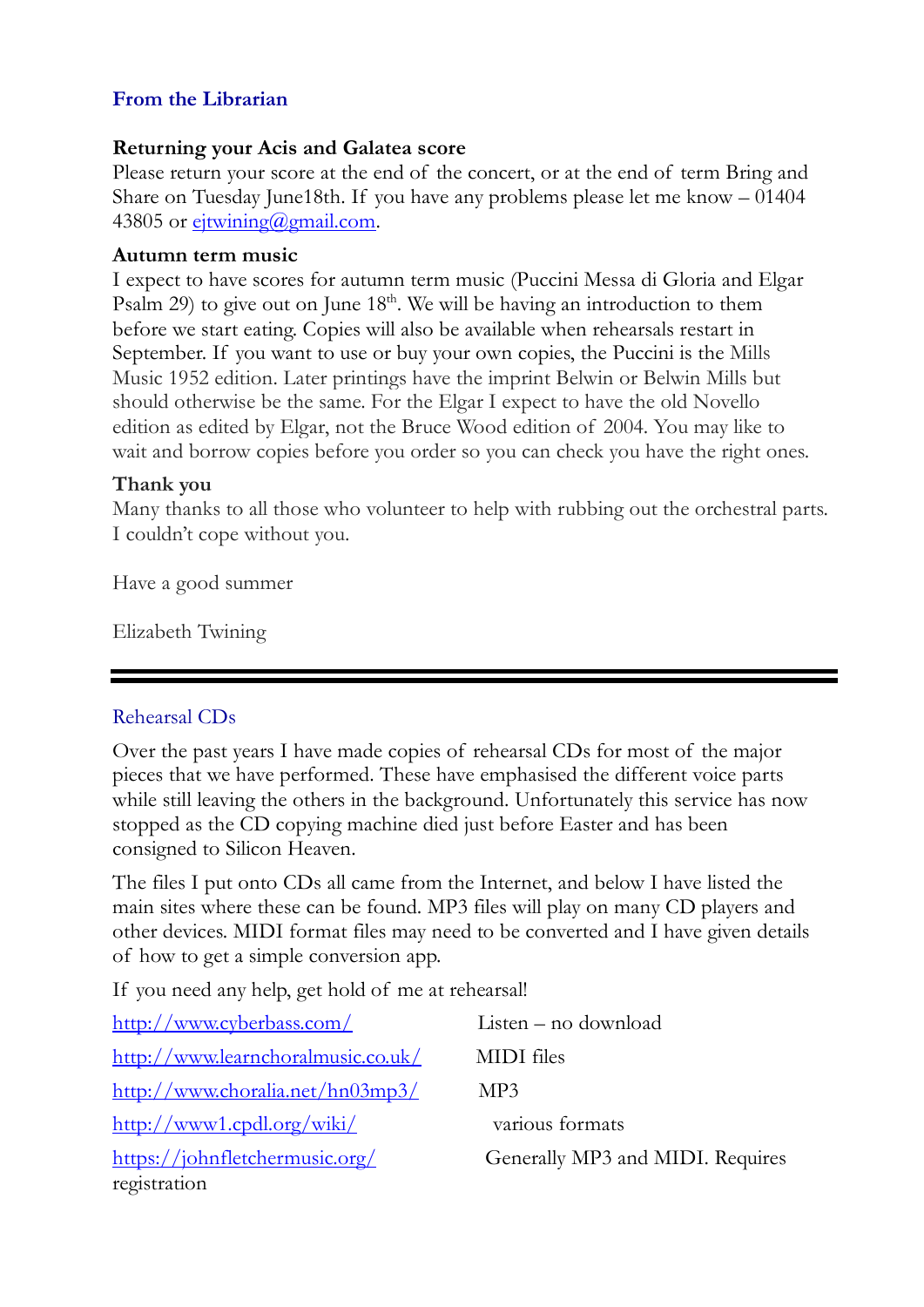## Converting MIDI to MP3

https://www.nch.com.au/switch/index.html (free option, for non-commercial use: avoid the "purchase now" button!)

If you don't want to go through this route, you can always get rehearsal CDs and other downloads (e.g. to play on your phone) from ChoraLine (https://www.choraline.com) . They cost, but you can get a discount by quoting our discount code of AXMINSTER. Michael King

## West Gallery Music

" Be transported back to a time when parish churches rang with the sound of their own bands and choirs, comprising local amateur singers and instrumentalists. Where services were dominated by the music, of the style known as West Gallery and as used in later times as a backdrop for Thomas Hardy's writings. A merry evening of joyful, traditional Christmas music and carols."

What is West Gallery Music?

From around the mid 1700s parish church music was predominantly provided by small choirs, accompanied by a band (of local trades folk with whichever instrument they happened to play). Their role was to lead the singing of psalms and an occasional anthem from purpose built galleries beneath the belfry at the western end of the church, facing the altar. Hence the modern term West Gallery Music, for what is also known among academics as Georgian psalmody. Upon the calling of the psalm number by the parish clerk, the congregation would turn to 'face the music', the possible source of the expression we still use today. As most singers and players were self-taught, this "rustic" heritage thus shaped the simplicity in the music. Eventually, the bands and choirs were replaced by a single organist and congregational singing, as we know today.

## **Choraline News**

Choraline announced a partnership with Presto Music. ChoraLine CDs & Presto Music

With effect from 28th May 2019 Presto Music will become the sole distributors of ChoraLine CDs.

Everything will remain as normal on the ChoraLine website but when you purchase a CD there will a direct link to the order page on the Presto Music website.